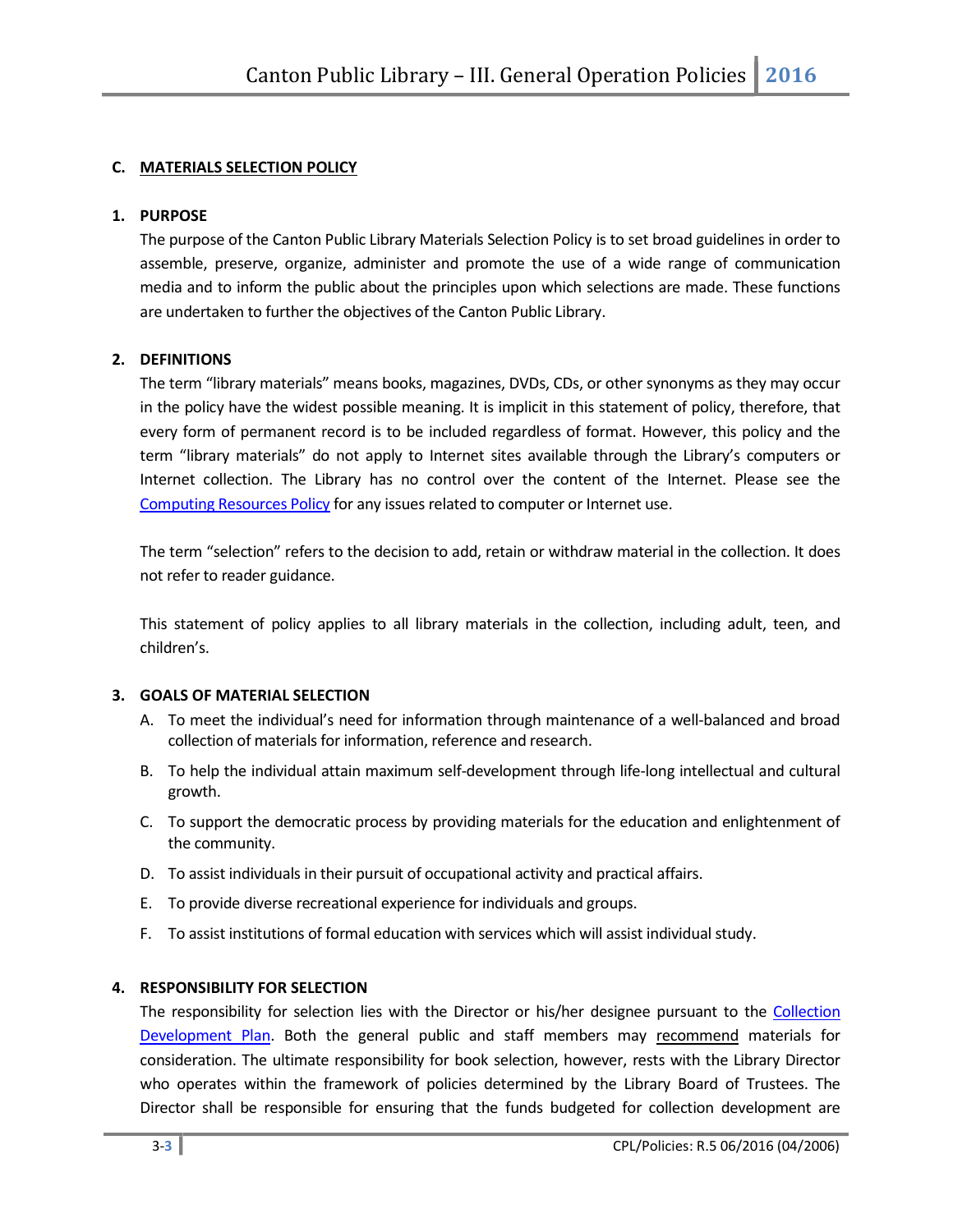allocated appropriately depending upon the needs of the Library and the fulfillment of the above Goals of Material Selection.

# 5. GENERAL PRINCIPLES

A. Selection of materials is based on the relationship of such work to the needs, interests and demands of the Canton community. Basic to this policy is the Library Bill of Rights and the Freedom to Read Statement of the American Library Association to which this library subscribes.

Selection is not made on the basis of anticipated approval or disapproval, but solely on the value of a work to the collection.

Whenever censorship is threatened, from whatever sources, no library materials shall be removed from the library until all steps in the library's procedure for handling complaints about library material have been completed, or by order of a court or competent jurisdiction.

B. Responsibility for the reading matter of children rests with their parents or legal guardians. Selection shall not be inhibited solely by the possibility that books may inadvertently come into the possession of children.

The library respects each individual parent's right to supervise his children's choice of reading materials. However, the library does not have the right to act in loco parentis (in place of the parent). Therefore, a parent who chooses to restrict the materials his/her children select must accompany those children when they use the collection in order to impose those restrictions.

- C. Library materials will not be marked or identified to indicate approval or disapproval of contents by the library, and no catalogued book or other item will be sequestered, except for the express purpose of protecting it from injury or theft. The use of rare and scholarly items of great value may be controlled to the extent required to preserve them from harm, but no further.
- D. It is the responsibility of the library to provide circulating, reference and research materials for the general public and the student based on the services it is expected to perform. Special "in depth" collections shall also be maintained when indicated by community interest.

#### 6. SPECIFIC PRINCIPLES FOR SELECTION

The following principles, individually or collectively, will prevail in the selection of all library materials. The total collection will attempt to represent opposing points of view.

- a. Contemporary significance or permanent value
- b. Accuracy
- c. Lack of bias, factual
- d. Avoids sensationalism for its own sake
- e. Portrays issues sensitively
- f. Authority of author
- g. Relation of work to existing collection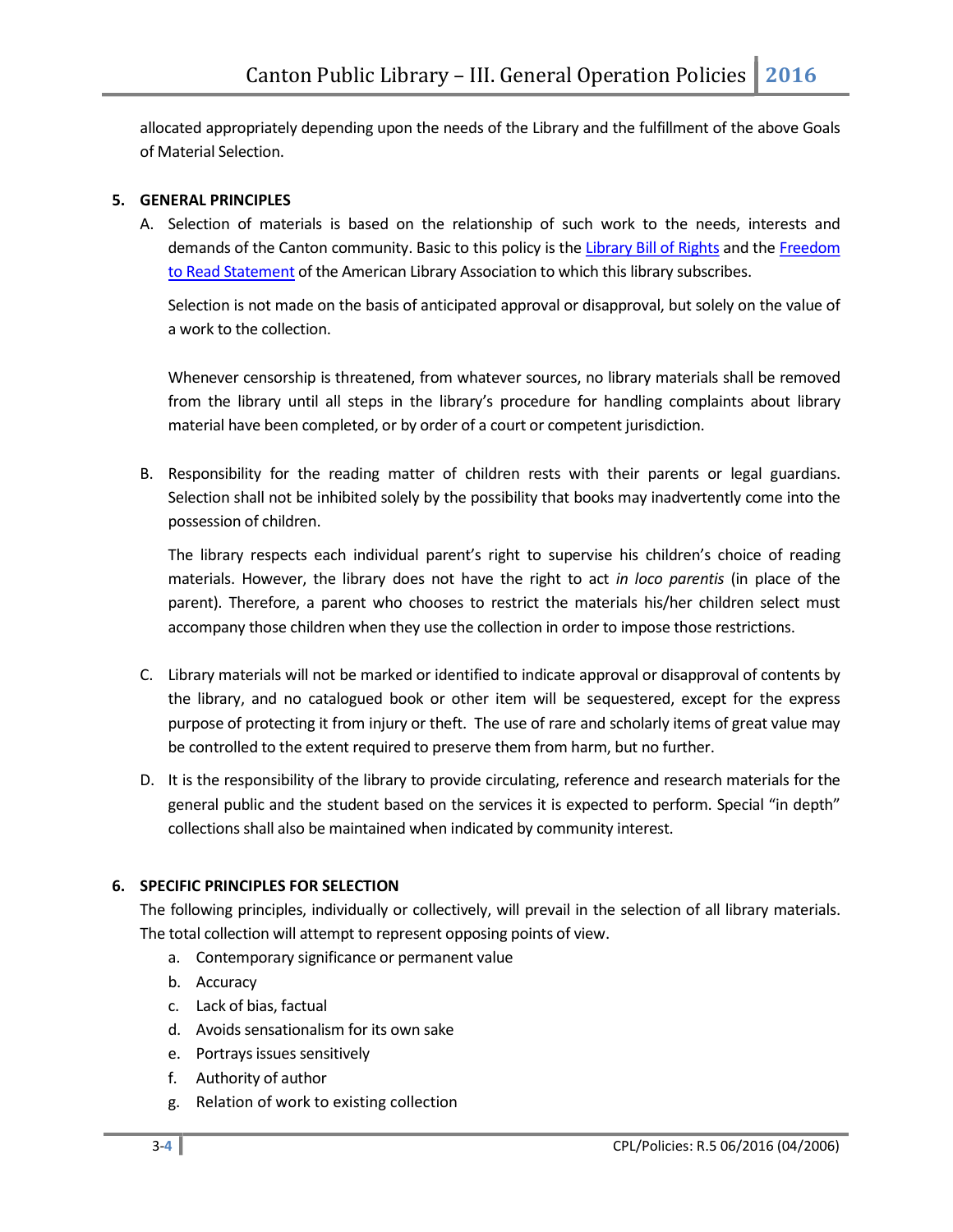- h. Price, format and ease of use
- i. Scarcity of information in subject area
- j. Available shelf or storage space
- k. Availability of material through interlibrary loan
- l. Popular demand: The library will make materials available which are in high demand by the public even if they are not enduring in value, interest or accuracy.
- m. Duplication of materials already in the collection; i.e. purchase of additional copies of materials, shall be governed by intrinsic or historical value, or immediate need.

# 7. COLLECTION DEVELOPMENT POLICY

Individual librarians will be responsible for maintaining their assigned collections utilizing the Collection Development Plan, which they review and update annually. Updates to the Collection Development Plan are approved by the Library Director or his/her designee.

This plan supports the activities of the Canton Public Library by serving the following key purposes:

- a. Guiding staff in the selection, management and preservation of the collection and the allocation of funds.
- b. Facilitating continuity in library collection development practices by preserving the library's institutional memory.
- c. Affirming the library's commitment to intellectual freedom and equal access and to providing collections that reflect diverse viewpoints.

# 8. TEXTBOOKS

Schools have the responsibility of providing textbooks and curriculum materials. Textbooks shall be purchased for the collection only when they supply information in areas in which they may be the best, or the only, source of information on the subject.

### 9. GIFTS

Acceptance of gifts of materials shall be governed by the same principles and criteria applied to the selection of items for purchase. Gifts of books or other materials which do not accord with the library's objectives and policies/Collection Development Plan will be refused. No conditions may be imposed relating to any item either prior to or after its acceptance by the library. All gifts and donated materials (including works of local authors) become the property of the library. The manner of disposition of any materials which are not added to the collection will be decided by the library. Non-materials gifts are addressed in the Policy and Procedure Manual: General Operation Policy/Gifts.

### 10. MAINTENANCE OF THE COLLECTION

The collection shall be periodically examined according to the guidelines set forth in the Collection Development Plan for the purpose of eliminating obsolete or unneeded materials, and for binding or repair of materials, in order to maintain a balanced, attractive and useful collection.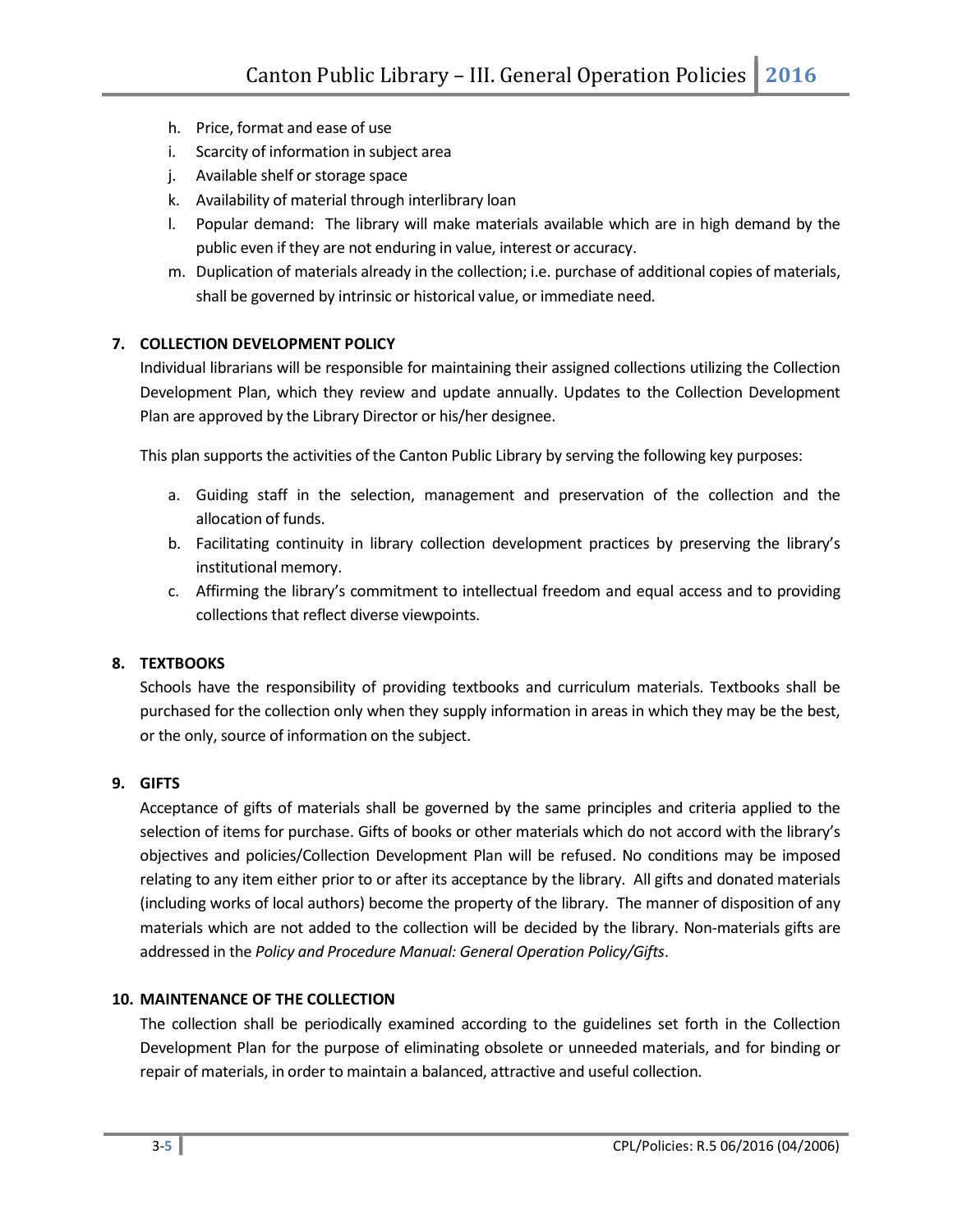# 11. COMPLAINT PROCEDURE

No material shall be removed from the library's collection until all steps in the following process have been completed.

- A. Canton Public Library cardholders who object to particular library materials will be directed to the Library Director or his/her designee.
- B. The Library Director or his/her designee will discuss the library materials in question with the patron, attempting to resolve the concern to both the patron's and library's satisfaction.
- C. If the patron wishes to carry the complaint further, the Library Director or his/her designee will provide the patron with a copy of the materials selection policy and the Citizen's Request for Reconsideration of Materials form.
- D. When the patron has returned the completed Citizen's Request for Reconsideration of Materials form to the Library Director or his/her designee, s/he will read the request form and convene a Materials Reconsideration Committee within fourteen days of receipt of the completed request form. The Library Director or his/her designee at this point will contact the complainant and outline the reconsideration process.
- E. The ad hoc Materials Reconsideration Committee will consist of three to four library staff who (1) are not Department Heads; (2) are appointed by the Library Director; and (3) are familiar with the age group, genre, and format of the materials in question. The Library Director shall designate one librarian to Chair the Materials Reconsideration Committee, who is responsible for submitting the Committee's written recommendation along with critical reviews of the work to the Library Director.
- F. This committee shall meet and thoroughly review the questioned materials. The Committee shall send its recommendation along with critical reviews of the work to the Library Director within 60 days of receipt of the completed request form. The Library Director and Department Heads shall discuss the Citizen's Request for Reconsideration of Materials and the committee's report, taking into consideration the library's materials selection policy to reach a decision. The Library Director shall send the decision in writing to the complainant within 75 days of the receipt of the completed request form.
- G. If the decision is that the questioned material should be removed from the collection, the complainant will be notified in writing by the Library Director and all copies of the item will be withdrawn.
- H. If the decision is that the questioned material is to be retained, the complainant will be notified in writing by the Library Director that the material will be retained.
- I. A written appeal of the decision may be made by the complainant to the Chair of the Library Board within 10 business days. The Library Board will review the documentation and render their decision within 60 days of receipt of the complainant's appeal.

Canton Public Library Board of Trustees